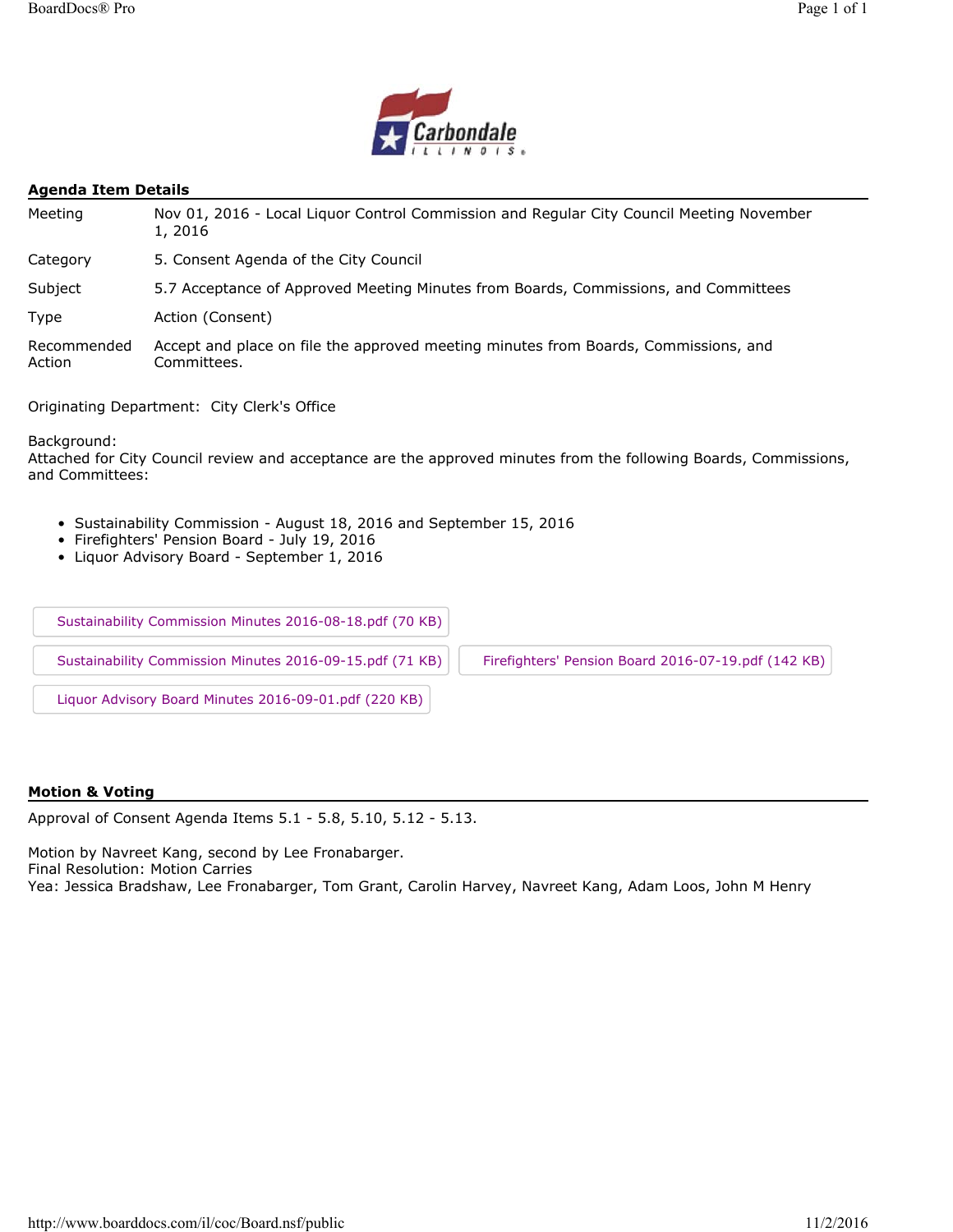# **MINUTES City of Carbondale Sustainability Commission Thursday, August 18, 2016 City Hall / Civic Center – 6:00 p.m***.*

| <b>Roll Call:</b><br>$1_{-}$ | Ms. Gary called the meeting to order at 6:05 p.m.                      |
|------------------------------|------------------------------------------------------------------------|
| <b>Members Present:</b>      | Ms. Gary, Mr. Beck, Ms. Sockow, Ms. Wagner, Mr. Thorne, Ms.<br>Shimada |
| <b>Members Absent:</b>       | Mr. Grant, Mr. Kunath, Ms. Shimada                                     |
| <b>Staff Present:</b>        | Loren Polley                                                           |
| <b>Others Present:</b>       | Mr. Ed Ford                                                            |

Minutes: Mr. Beck set a motion for approval of May 19<sup>th</sup>, 2016, minutes, 2<sup>nd</sup> by Mr. Thorne, all in favor. Motion by Mr. Beck for approval of July 21<sup>st</sup>, 2016, minutes, 2<sup>nd</sup> by Mr. Thorne, all in favor.

## 2. **Communications:**

Review of the current Status Report of the Former Koppers Wood-Treating Site. Updates should be posted on website.

**Old Business:** Polystyrene Foam, Plastic bag ban

**New Business:** Discussed the rough draft to endorse the Southern Illinois Rights Project Proposal. Operating papers were discussed to define roles of commissioners and job tasks. There was a discussion on finding upcoming events to help promote the Sustainability Commission projects.

## **Citizen Comments:**

## **Commission Comments:**

**Adjournment:** With no further business to be conducted the meeting was adjourned at 6:36 p.m.

3. Respectively submitted by Loren K. Polley, City of Carbondale Staff Liaison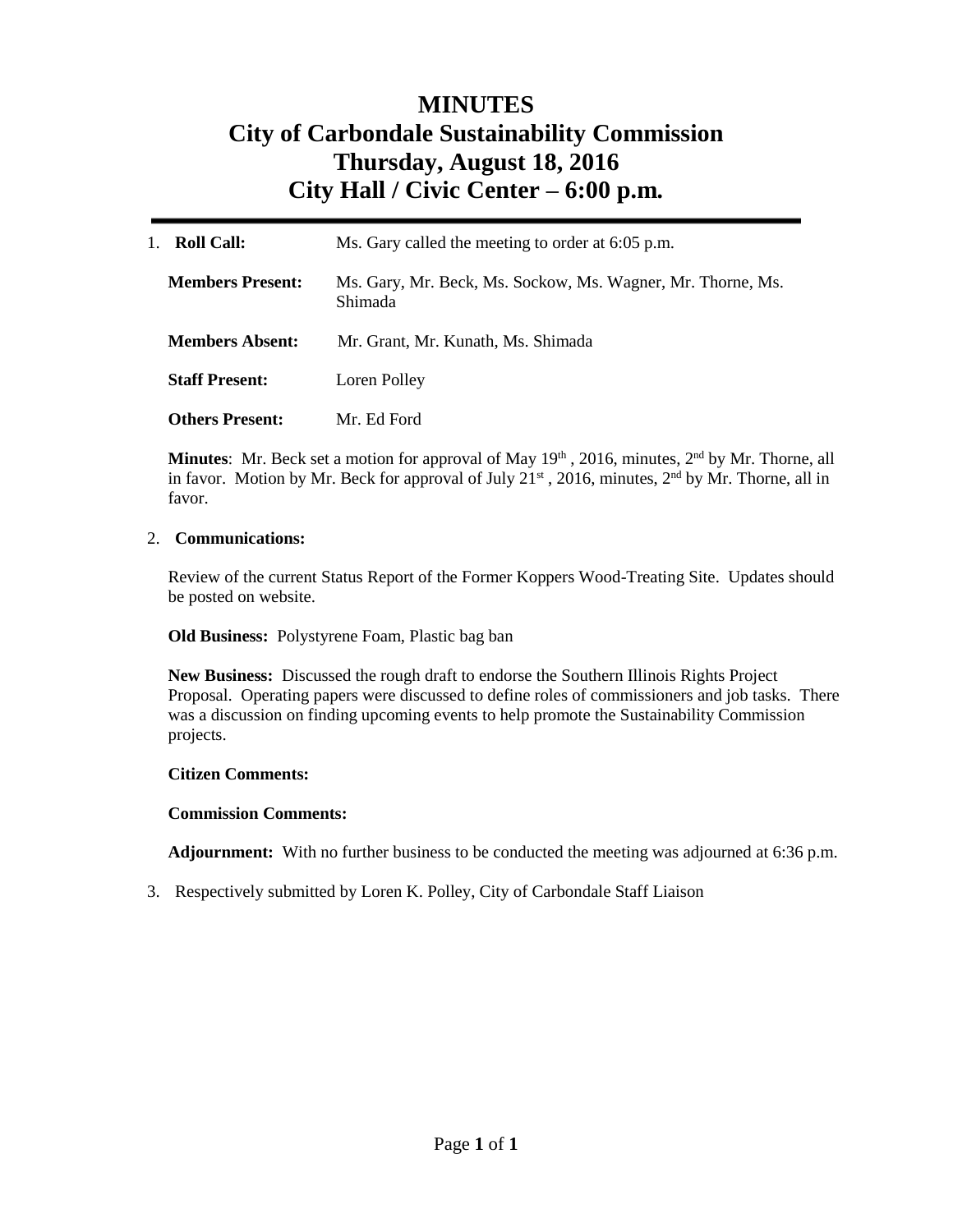# **MINUTES City of Carbondale Sustainability Commission Thursday, September 15, 2016 City Hall / Civic Center – 6:00 p.m***.*

| <b>Roll Call:</b>       | Mr. Beck called the meeting to order at 6:05 p.m.                                   |
|-------------------------|-------------------------------------------------------------------------------------|
| <b>Members Present:</b> | Mr. Beck, Ms. Sockow, Ms. Wagner, Mr. Thorne, Mr. Kunath, Ms.<br>Shimada            |
| <b>Members Absent:</b>  | Mr. Grant, Ms. Gary                                                                 |
| <b>Staff Present:</b>   | Loren Polley                                                                        |
| <b>Others Present:</b>  | Mr. Ed Ford, 4 SIU students, 2 Carbondale residents, Sarah Heyer from<br><b>KCB</b> |

**Minutes**: Ms. Sockow set a motion for approval of August 18, 2016, minutes, 2<sup>nd</sup> by Ms. Wagner, all in favor.

## 2. **Communications:**

Review of the current Status Report of the Former Koppers Wood-Treating Site. Updates should be posted on website.

**Old Business:** Polystyrene Foam, Plastic bag ban

**New Business:** *Operating Papers* ideas are welcome and input is needed. The papers will include membership qualifications and identifications. A pilot program for landscape composting was mentioned. Southern Illinois Rights Project is focused on Jackson County toward a fracking prohibition. The Go Solar Southern Illinois Project is doing 10 events informing the public about the use of solar energy. There was a motion by Ms. Sockow,  $2<sup>nd</sup>$  by Mr. Kunath, all in favor, to support the Go Solar Southern Illinois Project.

Citizen Comments: Sarah Heyer mentioned the tree sale on October 1<sup>st</sup> from 8a.m. to 3p.m. at Murdale True Value.

**Commission Comments:** Mr. Beck mentioned that residents are opening their homes on October 1st to view solar in the households.The locations can be found at Heartlandsolartour.org.

**Adjournment:** With no further business to be conducted the meeting was adjourned at 6:40 p.m.

3. Respectively submitted by Loren K. Polley, City of Carbondale Staff Liaison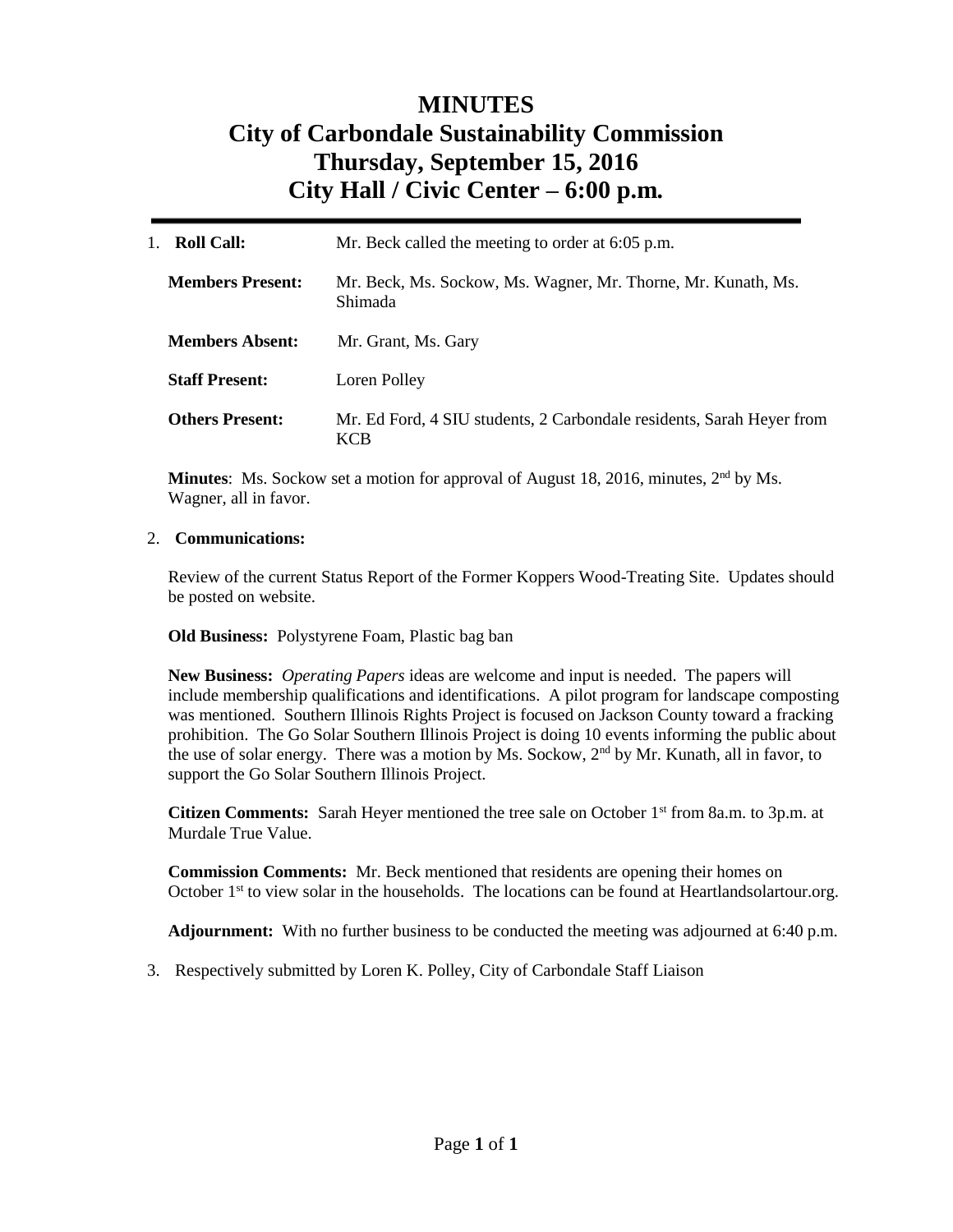# **CITY OF CARBONDALE FIRE FIGHTER'S PENSION BOARD MEETING MINUTES 9:00 A.M., JULY 19, 2016 FIRE STATION 2**

Ted Lomax called the meeting to order at 9:00 a.m. with the following members of the Board present/absent: PRESENT: Ted Lomax, President; Mike Hertz, Secretary; Harry Threlkeld, Fire Fighter Retiree Representative; Becky Applegate ABSENT: Deborah McCoy GUESTS: Patrick Donnelly, Graystone Consulting Also present was Fire Department Administrative Secretary/Recorder Kathy Haldeman

Patrick Donnelly of Graystone Consulting presented the Investment Review for period ending June 30, 2016. Mr. Donnelly recommended the Board approve a limit order strategy to allow Graystone Consulting to enter Good Till Cancelled orders in between quarterly meetings. Mr. Donnelly also discussed the local bank investment policy language for the Pension Fund's Investment Policy. Board members will review the recommended language changes and the Investment Policy will be brought back to the October meeting for review and/or approval.

Meeting recessed at 10:17 a.m.

Patrick Donnelly exited the meeting.

Meeting reconvened at 10:30 a.m.

# **MINUTES OF PREVIOUS MEETING**

Motion made by Mike Hertz to approve minutes of the April 19, 2016 meeting. Motion seconded by Harry Threlkeld. VOICE VOTE: AYES: Ted Lomax, Mike Hertz, Harry Threlkeld, and Becky Applegate. NAYS: None. Motion declared carried.

## **TREASURER'S REPORT**

Becky Applegate presented the Treasurer's Report and Market Value Comparison for the end of Fiscal Year 2016 ending April 30, 2016 as well as quarterly period ending June 30, 2016. Investments showed a decrease of \$134,810 since March's statement. Motion made by Mike Hertz to accept the Treasurer's Report as presented and approve expenses totaling \$424,801.38, of which \$409,592.07 was payroll. Motion seconded by Harry Threlkeld. VOICE VOTE: AYES: Ted Lomax, Mike Hertz, Harry Threlkeld, and Becky Applegate. NAYS: None. Motion declared carried. See attached Expense Report for details. Ms. Applegate stated that the City Auditors have received pension records. Once the audit is complete, she will forward the records to IDOI as well as Art Tepfer of Tepfer Actuary.

**UNFINISHED BUSINESS** None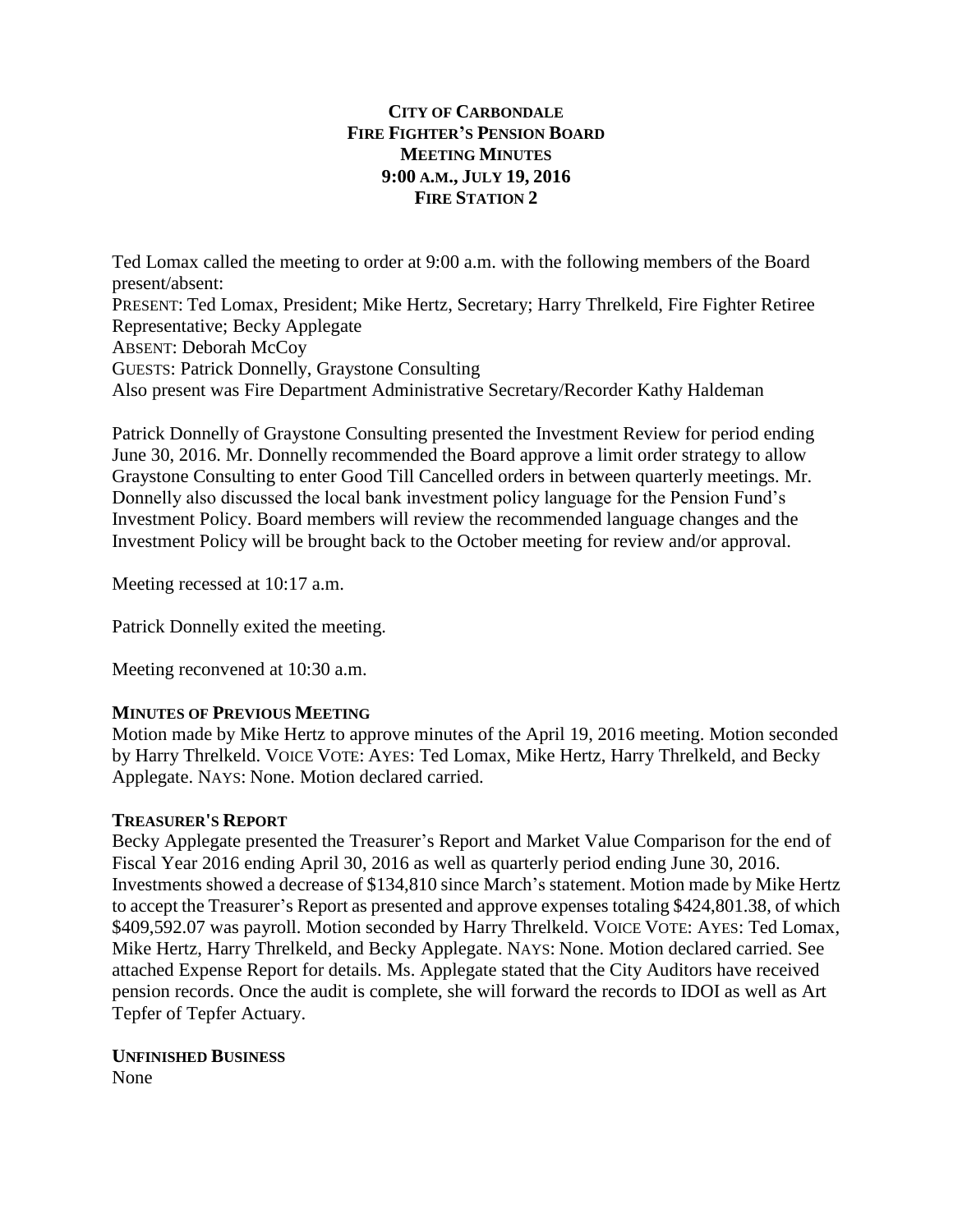# **NEW BUSINESS**

Mike Hertz presented an Application for Pension Benefits from former Firefighter Chad Hicks. Mr. Hicks resigned his position effective June 5, 2016 after nine years, eight months, and twenty-five days of service. Mr. Hicks had contributed \$43,900.88 to the pension fund and is requesting payout of his contributions. Once a mandatory state tax of twenty percent is applied, his payout is \$35,120. Motion made by Harry Threlkeld to accept the Application for Pension Benefits from former Firefighter Chad Hicks and make payment to Mr. Hicks in the amount of \$35,120. Motion seconded by Mike Hertz. ROLL CALL VOTE: Ted Lomax – AYE, Mike Hertz – AYE, Harry Threlkeld – AYE, Becky Applegate – AYE. AYES: Four; NAYS: None. Motion declared carried.

Mike Hertz presented an Application for Pension Membership for Probationary Firefighter Travis Young who began his employment on July 5, 2016. Motion made by Ted Lomax to accept an Application for Pension Membership for Probationary Firefighter Travis Young. Motion seconded by Harry Threlkeld. VOICE VOTE: AYES: Ted Lomax, Mike Hertz, Harry Threlkeld, and Becky Applegate. NAYS: None. Motion declared carried.

Mike Hertz presented an invoice from IDOI for their annual compliance fee. Motion made by Mike Hertz to pay IDOI in the amount of \$2,695.45 for their annual compliance fee. Seconded by Harry Threlkeld. ROLL CALL VOTE: Ted Lomax – AYE, Mike Hertz – AYE, Harry Threlkeld – AYE, Becky Applegate – AYE. AYES: Four; NAYS: None. Motion declared carried.

Becky Applegate stated that once the contribution payout was made to Chad Hicks the Bank of Carbondale cash account would have a very small balance. Motion made by Mike Hertz to approve \$20,000 of investment monies be transferred to the Firefighters Pension Account at the Bank of Carbondale. Motion seconded by Harry Threlkeld. ROLL CALL VOTE: Ted Lomax – AYE, Mike Hertz – AYE, Harry Threlkeld – AYE, Becky Applegate – AYE. AYES: Four; NAYS: None. Motion declared carried.

The Board discussed the limit order strategy presented by Patrick Donnelly of Graystone Consulting. This strategy will be reviewed at each quarterly meeting and their will not be any charges incurred to the Pension Fund to try this strategy. Motion made by Mike Hertz to enter orders as Good Till Cancelled in five separate orders of 10%, 15%, 20%, 25%, and 30% up to \$375,000 into the S&P 500. Motion made by Harry Threlkeld. ROLL CALL VOTE: Ted Lomax – AYE, Mike Hertz – AYE, Harry Threlkeld – AYE, Becky Applegate – AYE. AYES: Four; NAYS: None. Motion declared carried.

The 2016 AFFI Conference is scheduled for October 12 – 13, 2016 in Lisle. IL. All Board members will let Kathy know whether or not they are able to attend.

# **ANNOUNCEMENTS AND ADJOURNMENT**

Motion made by Mike Hertz to adjourn at 10:50 a.m. Motion seconded by Harry Threlkeld. VOICE VOTE: AYES: Ted Lomax, Mike Hertz, Harry Threlkeld, and Becky Applegate. NAYS: None. Motion declared carried.

The next meeting is scheduled for October 18, 2016 at 9:00 a.m.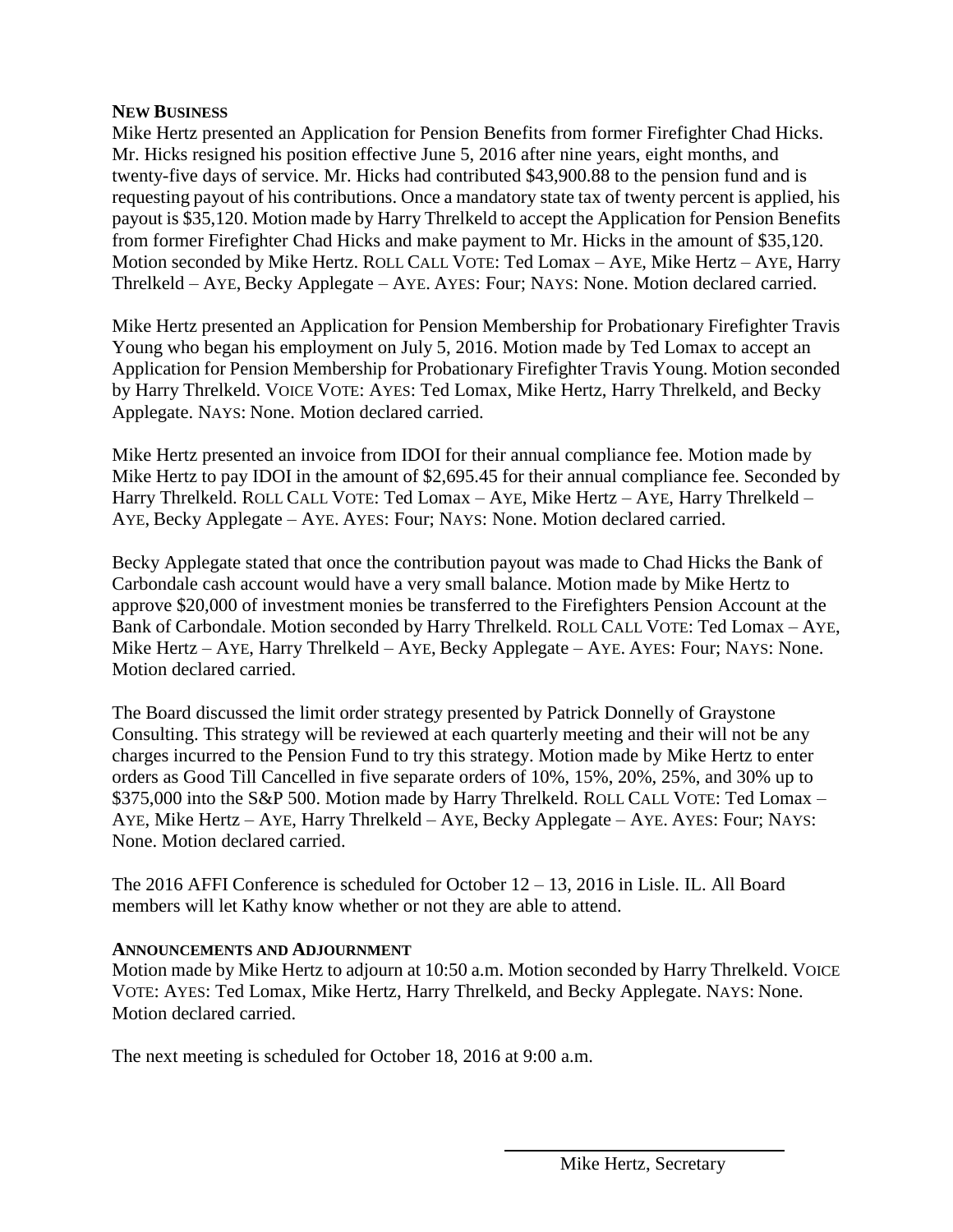

The City of Carbondale's Liquor Advisory Board held a meeting on Thursday, September 1, 2016, in Room 103 of the Carbondale Civic Center, 200 South Illinois Avenue. Chairman Robinson called the meeting to order at 5:30 p.m. with the following-named members of the Board present/absent:

# **1. Roll Call**

Present: Steve Payne, Tasis Karayiannis, Donald Monty, David Cisco, and Mark Robinson

Absent: John Mills

A quorum was available to take action on the agenda items. City Staff present for the meeting included City Clerk Jennifer Sorrell and Fire Inspector Tom Manis.

## **2. Approval of minutes from August 4, 2016**

T. Karayiannis moved, D. Cisco seconded, to approve the minutes of August 4, 2016. VOTE: All voted aye; motion declared carried.

## **3. Application for a Class A2 liquor license with a beer garden/outdoor café (Restaurant – all alcoholic liquors) from Jewel of India, Inc. d/b/a Reema's Indian Cuisine at 709 South Illinois Avenue**

Reema and Ramneesh Prabhakar were present to respond to Board inquiries. Mr. Prabhakar discussed the current business operations and noted that they hoped alcohol would be a compliment to the restaurant and catering.

There was a brief explanation about catering with alcohol. The beer garden will be on the south side of the business. Mr. Prabhakar indicated that his employees were already planning on taking BASSET training. A conflict in the application was noted for question 10 with regard to the closure of the kitchen at 10:00 p.m., but the beer garden will close at 11:00 p.m. on Monday through Thursday and at midnight on Friday and Saturday. The Clerk indicated that the beer garden could remain open after the closure of the kitchen, but that the legal entry age of 19 would apply, and the applicant would still have to meet the 51% food and nonalcoholic beverage sales requirement. There was then a question regarding ownership and officers of the corporation. Reema Prabhakar is listed as the president of the corporation on the application, but the Secretary of State's website indicates that Ramneesh Prabhakar serves as president. Mr. Prabhakar indicated that a change in ownership had been filed with the State by his CPA and Reema owns 100% of the stock. He stated that he would provide the corrected proof of ownership.

D. Cisco moved, T. Karayiannis seconded, to recommend approval of the application for a Class A2 liquor license with a beer garden for Reema's, subject to clarifying ownership and officers of the corporation with the State, and contingent upon outstanding items. VOTE: All voted aye; motion declared carried.

## **4. Application to transfer a Class B2 license (on premises consumption-all alcoholic liquors) from Shaun Kocel, an individual, d/b/a Shaun's Place to GLJH Capital Enterprise, Inc. d/b/a Birger's Pub at 201 East Main Street #1-B**

Richard Brizendine was present to respond to Board inquiries. Mr. Brizendine indicated that Shaun Kocel had taken employment in Colorado and had chosen to sell his interest to GLH Capital. He indicated that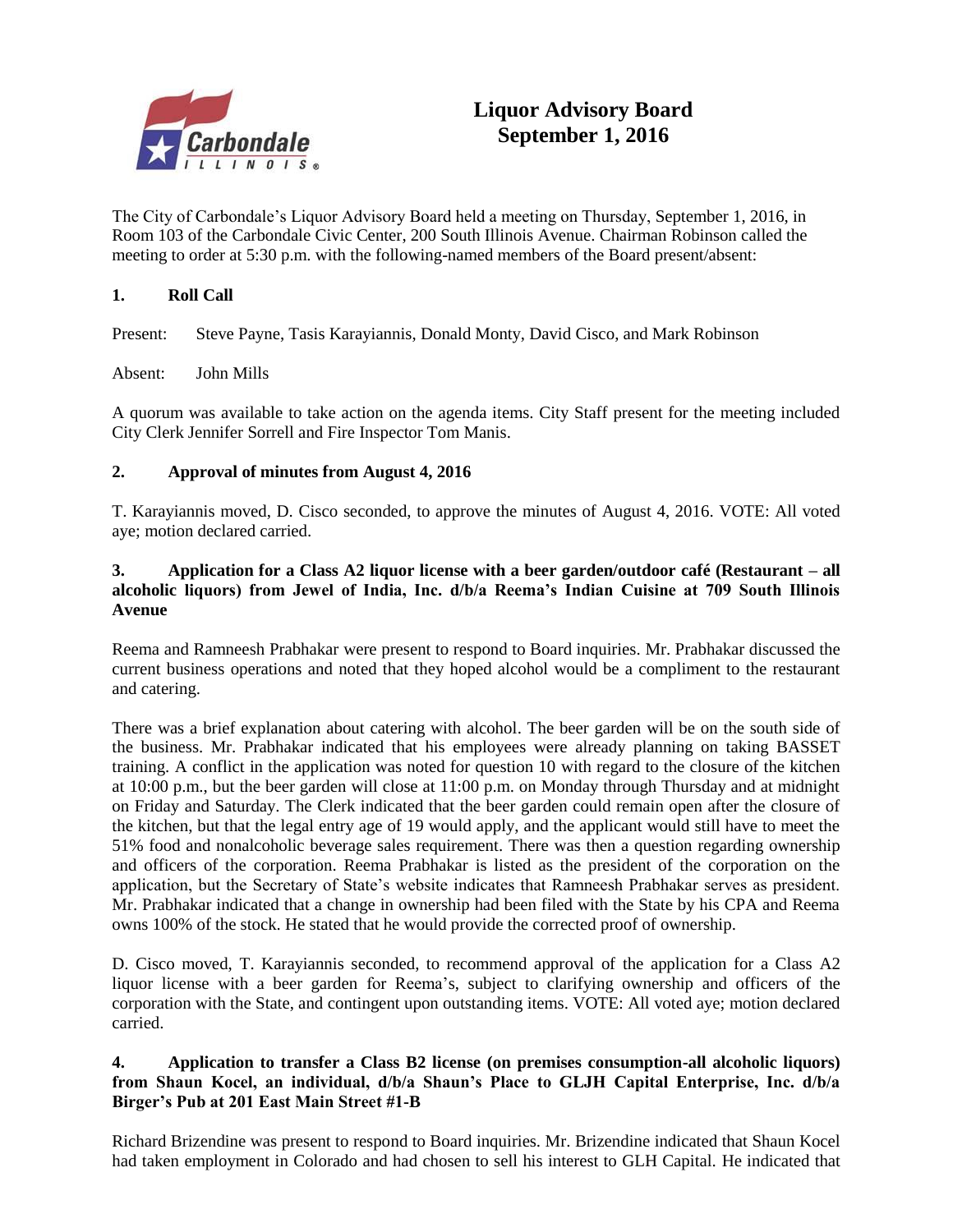the plan is similar which is to provide fine wines and craft beers – locally sourced, preferred – and gaming in an intimate environment for local residents and hopefully feed off of the Newell House restaurant.

## *Clerk's Note: There were several back-and-forth questions asked of the representative. The following is not a true verbatim transcript, but generally covers both the questions and answers provided.*

Mr. Brizendine responded to the following inquiries: Who/ what is GLH? [Garrett Lee Hamilton, sole shareholder of GLH Enterprise, Inc.]; What is CBD Properties? [The landowner of the Newell building – not the same person as Garrett Lee Hamilton]; Aside from the \$25,000 deposits on hand, what other money will be put into this place? [The \$25,000 was what was paid for the improved space from Mr. Kocel; Mr. Hamilton has several businesses so there are funds available to stock and to promote the bar]; the spelling of the name like Charlie Birger [that is who it is named after; the theme is for an individual who was a local celebrity]; A notation that Question 5 was not answered [that is a flaw with the online application, that it does not print out with the checkmark  $-$  it is a corporation]; Question 12 is answered "no", but you referenced video gaming? [Gaming (gambling), he did not think that was entertainment; that was just an interpretation. There is an application pending, whether it will be approved or not, I don't know]; Clarification on Question 21- What does \$300; 7/14/15; AD & Cont. Liq. [Fine amount, Date, No suspension, and due to issues with the form, the abbreviated stands for "advertising" – there was something advertised on the table which was not appropriate and "contaminated liquor" which was bugs in a bottle]; Attachment 20, which are other licenses, does he have any licenses other than in Illinois? [No]; Question of curiosity, Mr. Hamilton resides in California; what brings him to of all places here if he resides out there? [It's a beautiful place, the people are friendly, the acquisition costs and liquor licenses in California is probably a factor of 10 compared to out here 10 times that of Illinois]; You indicated that Mr. Hamilton owns 100% of the stock in the corporation [as shown on the app]; Is that an Illinois corporation? [Illinois]; Can someone be the president and secretary? [You can be all the officers; you only need one person]; Is Byron Potts serving as manager for both The Pony and Birger's? [The City requires a resident agent, in the event that something comes up; Mr. Potts is the agent for both, not the manager.]; There is one employee? [Because of the size of the establishment, there will only need to be one employee on staff and that will not be Mr. Potts]; Concern about the sufficiency of employment with only one person working any given shift if issues arise. [It is a 650' square foot establishment, from the location of the bar, there is a line of sight to the game area, to the front door, and if you are familiar with the gaming, there is very little oversight required and it typically can be done from a central location].

## *During this section, the representative and Board were viewing the attached drawing of the establishment for reference.*

Where is the seating area for the establishment? [Seating is located in the public space and barstools, and few tables, as space allows] Second public space to the left-what is the proposed use? [That is where we propose to have the gaming]; Noting that the diagram is not three-dimensional or to scale, there appears to be a wall between the gaming and the public space [Invited Mr. Monty to come tour the business as the questions and drawing will not do justice to the view that is available from the bartender]; Is it a full wall or is it a partial? [It is a full wall, but it is not a doorway or entryway]; So no matter where the bartender is behind that bar, he can see all of the area? [No, there is a small triangle area he could not see, but other than that, yes]; Fire Inspector Tom Manis noted that it is possible to see into the room from behind the bar. Mr. Monty asked Mr. Manis that with a unisex bathroom, what is the maximum occupancy for this establishment? [T. Manis- that question would actually be for the building inspector, but by going through State Plumbing Code, it is 10 people]; The maximum number of video gaming machines you can have? [Clerk – five]; Referencing the diagram, so if there are five people at the gaming machines, there can only be four people at these tables [ All? There are no table here; I invite you to come over – I agree that the maximum occupancy is 10]; The percentage of the business that will come from the sale of alcohol (reading application) estimated percentage of liquor sales  $-65%$ , estimated food sales  $-5%$ , and sales other that liquor or food is 30% - so is the 30% gaming? [correct]; given the very limited amount of seating there for the primary purpose of alcohol, is it realistic to think that 65% will be from alcohol? [Yes]; Question 9- with four or five people, how can you establish an intimate environment? [Mr. Brizendine explained the layout and noted that it is intimate by its physical restrictions].